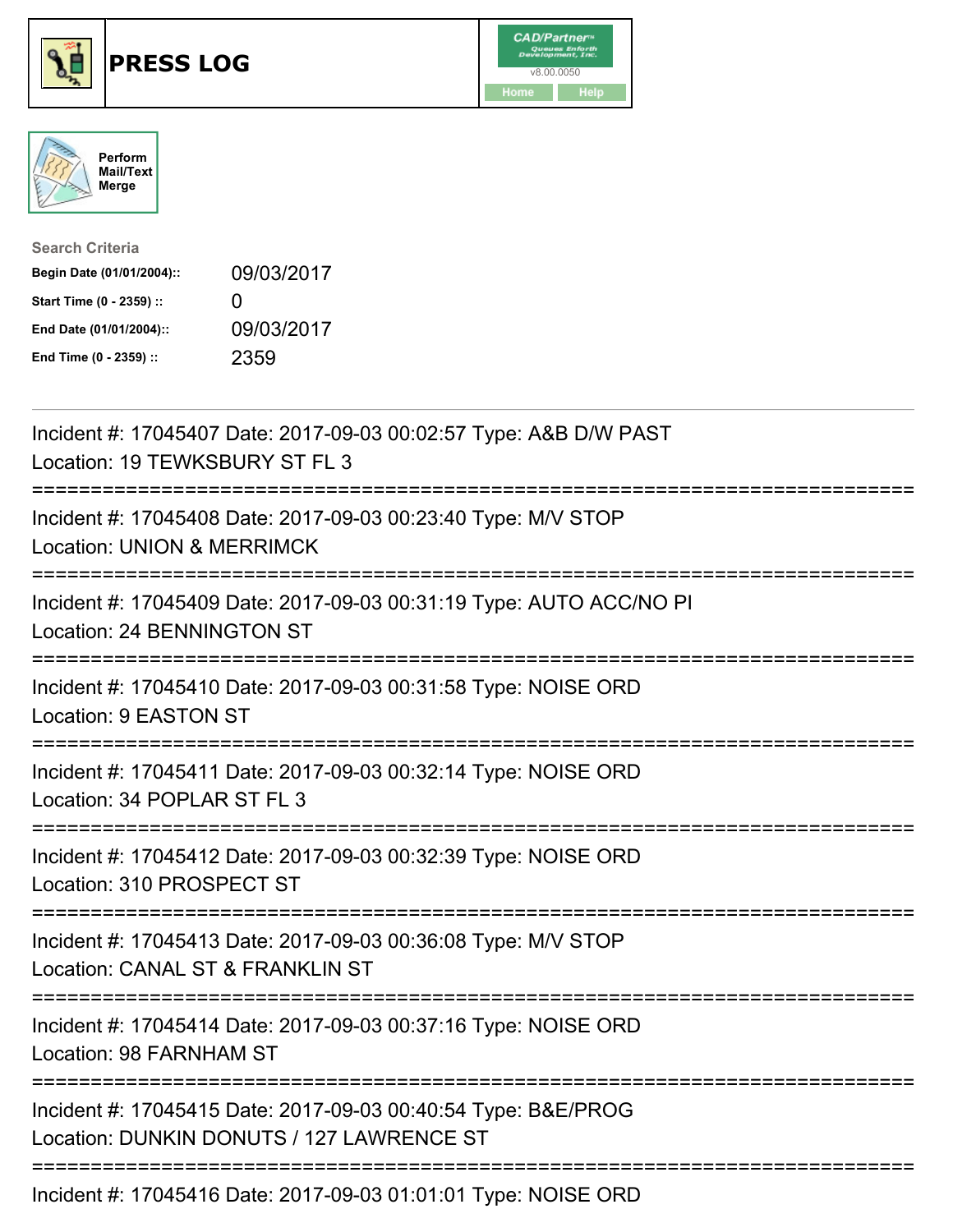Location: 483 S BROADWAY #13 =========================================================================== Incident #: 17045417 Date: 2017-09-03 01:02:22 Type: NOISE ORD Location: 130 HIGH ST #REAR =========================================================================== Incident #: 17045418 Date: 2017-09-03 01:06:39 Type: NOISE ORD Location: 71 INMAN ST =========================================================================== Incident #: 17045419 Date: 2017-09-03 01:07:41 Type: NOISE ORD Location: MAGINNIS AV & SULLIVAN AV =========================================================================== Incident #: 17045420 Date: 2017-09-03 01:08:34 Type: AUTO ACC/NO PI Location: 24 BENNINGTON ST =========================================================================== Incident #: 17045421 Date: 2017-09-03 01:19:44 Type: ALARMS Location: SUPER LIQUORS / 35 S BROADWAY =========================================================================== Incident #: 17045422 Date: 2017-09-03 01:21:52 Type: MEDIC SUPPORT Location: 166 LAWRENCE ST =========================================================================== Incident #: 17045423 Date: 2017-09-03 01:29:44 Type: NOISE ORD Location: 9 EXCHANGE ST FL 2 =========================================================================== Incident #: 17045424 Date: 2017-09-03 01:30:54 Type: SUS PERS/MV Location: TACO BELL / 79 WINTHROP AV =========================================================================== Incident #: 17045425 Date: 2017-09-03 01:34:11 Type: NOISE ORD Location: 42-44 SPRINGFIFLD ST =========================================================================== Incident #: 17045426 Date: 2017-09-03 01:35:21 Type: SUS PERS/MV Location: BAILEY ST & FOSTER ST =========================================================================== Incident #: 17045427 Date: 2017-09-03 01:37:50 Type: DOMESTIC/PROG Location: 127 OSGOOD ST =========================================================================== Incident #: 17045428 Date: 2017-09-03 01:39:50 Type: UNWANTEDGUEST Location: 14 SPRUCE ST =========================================================================== Incident #: 17045429 Date: 2017-09-03 01:40:25 Type: WARRANT SERVE Location: ARREST / 660 HAVERHILL ST =========================================================================== Incident #: 17045430 Date: 2017-09-03 02:00:24 Type: NOISE ORD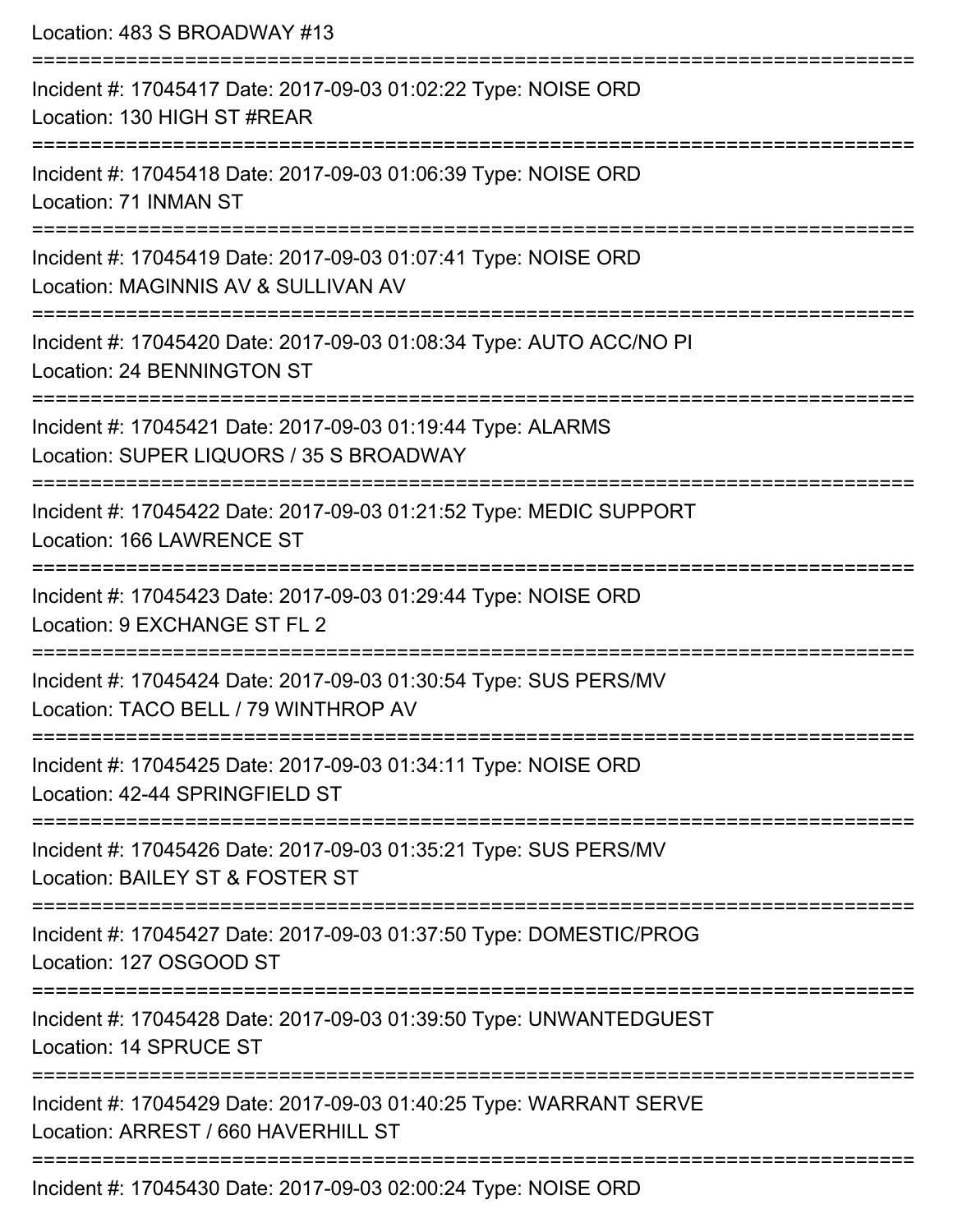| Incident #: 17045431 Date: 2017-09-03 02:01:41 Type: A&B PAST<br>Location: ESSEX ST & JACKSON ST         |
|----------------------------------------------------------------------------------------------------------|
| Incident #: 17045432 Date: 2017-09-03 02:03:18 Type: TOW OF M/V<br>Location: 45 CAMELLA TEOLI WY         |
| Incident #: 17045433 Date: 2017-09-03 02:07:08 Type: LOUD NOISE<br>Location: 9 EASTON ST FL 1            |
| Incident #: 17045434 Date: 2017-09-03 02:20:12 Type: NOISE ORD<br>Location: 35 WESLEY ST FL 2            |
| Incident #: 17045436 Date: 2017-09-03 02:22:14 Type: CK WELL BEING<br>Location: 40 KENNETH ST            |
| Incident #: 17045435 Date: 2017-09-03 02:25:08 Type: NOISE ORD<br>Location: 10 HAVERHILL ST              |
| Incident #: 17045437 Date: 2017-09-03 02:26:34 Type: TOW OF M/V<br>Location: TRESPASS LGH / 1 GENERAL ST |
| Incident #: 17045438 Date: 2017-09-03 02:37:50 Type: NOISE ORD<br>Location: 9 EXCHANGE ST FL 2           |
| Incident #: 17045439 Date: 2017-09-03 02:38:12 Type: NOISE ORD<br>Location: 15 CROSBY ST FL 3            |
| Incident #: 17045440 Date: 2017-09-03 02:57:54 Type: NOISE ORD<br>Location: 35 WESLEY ST FL 2            |
| Incident #: 17045441 Date: 2017-09-03 02:58:52 Type: DISORDERLY<br>Location: 18 BEACON ST #21            |
| Incident #: 17045442 Date: 2017-09-03 03:15:28 Type: TOW OF M/V<br>Location: 572 ESSEX ST                |
| Incident #: 17045443 Date: 2017-09-03 03:19:24 Type: M/V STOP<br>Location: S BROADWAY & SALEM ST         |
| Incident #: 17045444 Date: 2017-09-03 03:21:28 Type: M/V STOP                                            |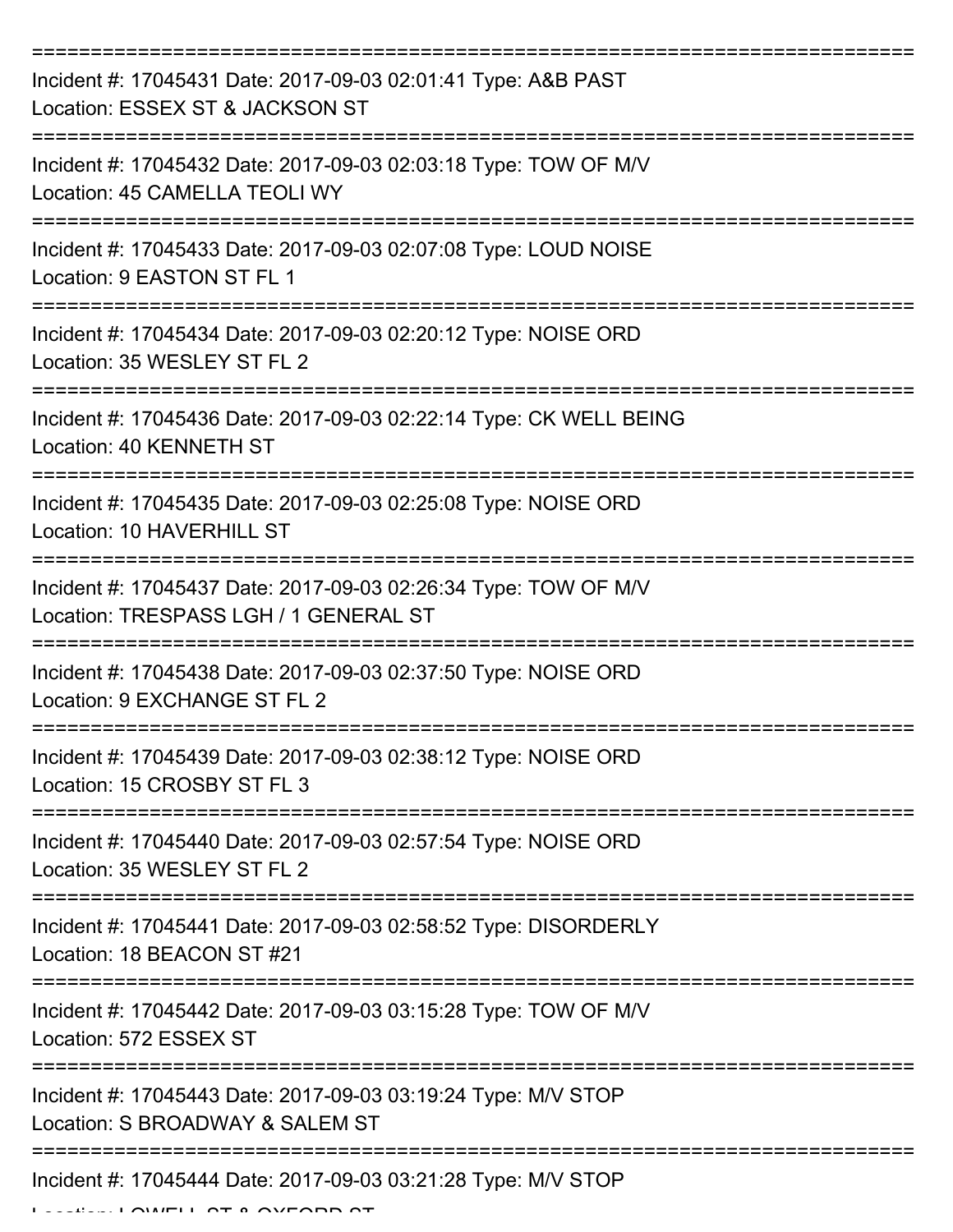| Incident #: 17045445 Date: 2017-09-03 03:24:17 Type: DOMESTIC/PROG<br>Location: 401 CANAL ST #10               |
|----------------------------------------------------------------------------------------------------------------|
| Incident #: 17045446 Date: 2017-09-03 03:26:17 Type: M/V STOP<br>Location: BROADWAY & DAISY ST                 |
| Incident #: 17045447 Date: 2017-09-03 03:37:25 Type: M/V STOP<br>Location: BROADWAY & PARK ST                  |
| Incident #: 17045448 Date: 2017-09-03 03:47:22 Type: M/V STOP<br>Location: ACTON ST & BROADWAY                 |
| Incident #: 17045449 Date: 2017-09-03 03:50:06 Type: M/V STOP<br>Location: BROADWAY & TREMONT ST               |
| Incident #: 17045450 Date: 2017-09-03 03:50:45 Type: M/V STOP<br>Location: FERRY ST & HIGH ST                  |
| Incident #: 17045451 Date: 2017-09-03 03:52:39 Type: M/V STOP<br>Location: BROADWAY & LOWELL ST                |
| Incident #: 17045452 Date: 2017-09-03 03:54:18 Type: M/V STOP<br>Location: HAMPSHIRE ST & LOWELL ST            |
| Incident #: 17045453 Date: 2017-09-03 03:59:05 Type: BUILDING CHK<br>Location: SEVEN ELEVEN / 370 BROADWAY     |
| Incident #: 17045454 Date: 2017-09-03 04:00:53 Type: BUILDING CHK<br>Location: SAM'S FOOD STORE / 389 BROADWAY |
| Incident #: 17045455 Date: 2017-09-03 04:02:41 Type: B&E/PAST<br>Location: DUNKIN DONUTS / 104 MARSTON ST      |
| Incident #: 17045456 Date: 2017-09-03 04:12:13 Type: GUN CALL<br>Location: 169 PARKER ST                       |
| Incident #: 17045457 Date: 2017-09-03 04:31:39 Type: DRUG OVERDOSE<br>Location: 7 SAXONIA AV FL 3              |
| Incident #: 17045458 Date: 2017-09-03 04:34:11 Type: M/V STOP                                                  |

Location: 73 MINITHDOD AV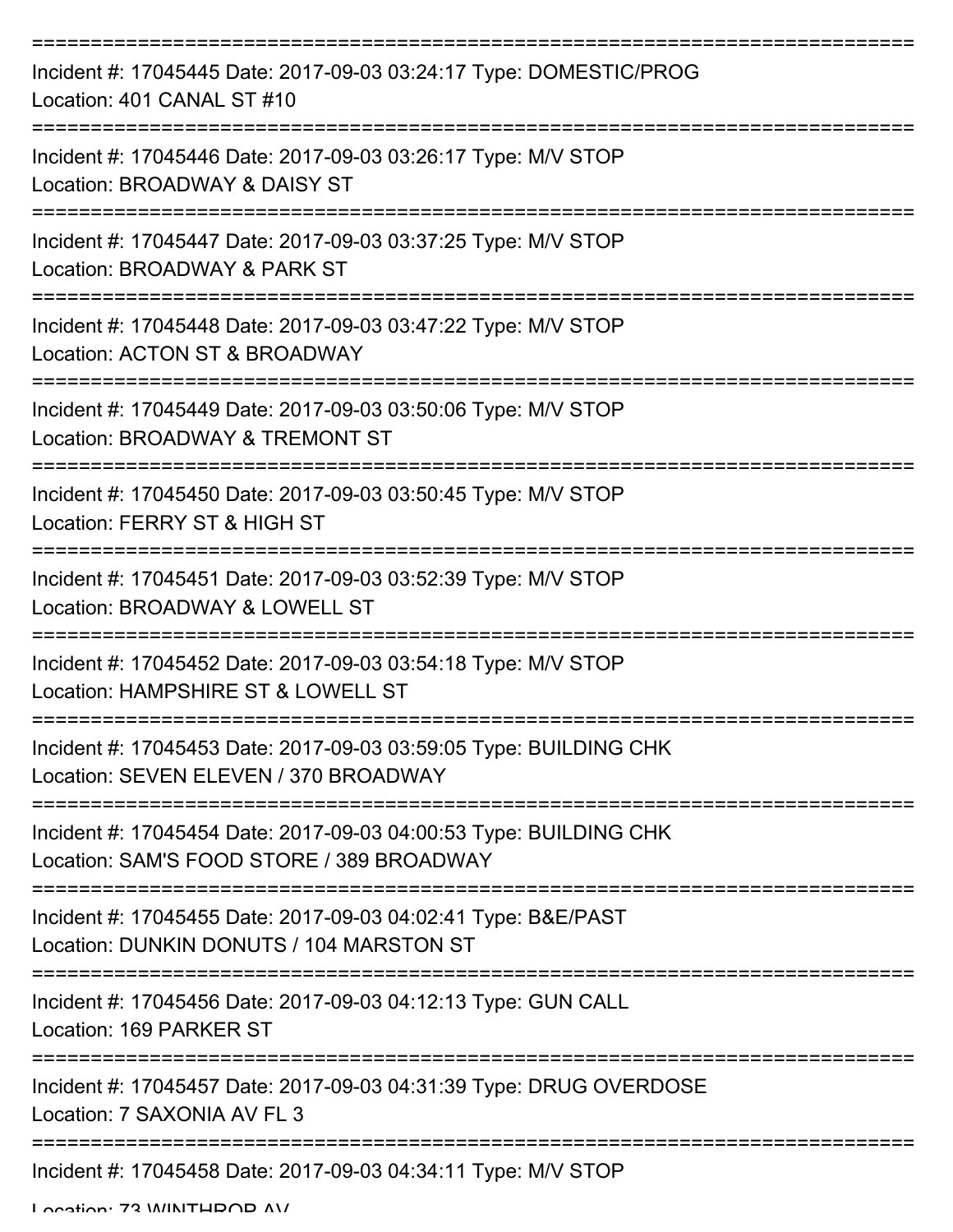| Incident #: 17045459 Date: 2017-09-03 04:38:53 Type: M/V STOP<br>Location: BROADWAY & LOWELL ST                 |
|-----------------------------------------------------------------------------------------------------------------|
| Incident #: 17045460 Date: 2017-09-03 04:50:27 Type: SUS PERS/MV<br>Location: RIVERSIDE DR & WACHUSETTS AV      |
| Incident #: 17045461 Date: 2017-09-03 05:04:32 Type: DOMESTIC/PROG<br>Location: 2 MORTON ST FL 2                |
| Incident #: 17045462 Date: 2017-09-03 05:30:47 Type: DOMESTIC/PROG<br>Location: 401 CANAL ST #10                |
| Incident #: 17045463 Date: 2017-09-03 05:33:31 Type: MAN DOWN<br>Location: 207 S UNION ST                       |
| Incident #: 17045464 Date: 2017-09-03 05:46:27 Type: NOISE ORD<br>Location: COR UNUM MEAL CENTER / 191 SALEM ST |
| Incident #: 17045465 Date: 2017-09-03 06:38:24 Type: M/V STOP<br>Location: HAVERHILL ST & MIDDLEBURY ST         |
| Incident #: 17045466 Date: 2017-09-03 06:56:11 Type: M/V STOP<br>Location: S BROADWAY & SALEM ST                |
| Incident #: 17045467 Date: 2017-09-03 07:01:48 Type: M/V STOP<br>Location: ANDOVER ST & S BROADWAY              |
| Incident #: 17045468 Date: 2017-09-03 07:38:11 Type: M/V STOP<br>Location: AVON ST & JACKSON ST                 |
| Incident #: 17045469 Date: 2017-09-03 07:54:09 Type: M/V STOP<br>Location: HAMPSHIRE ST & LOWELL ST             |
| Incident #: 17045470 Date: 2017-09-03 07:56:15 Type: M/V STOP<br>Location: MELVIN ST & WINTER ST                |
| Incident #: 17045471 Date: 2017-09-03 07:58:31 Type: M/V STOP<br>Location: LAWRENCE ST & PARK ST                |
| Incident #: 17045473 Date: 2017-09-03 08:12:21 Type: KEEP PEACE                                                 |

Location: 4 BERKELEY ST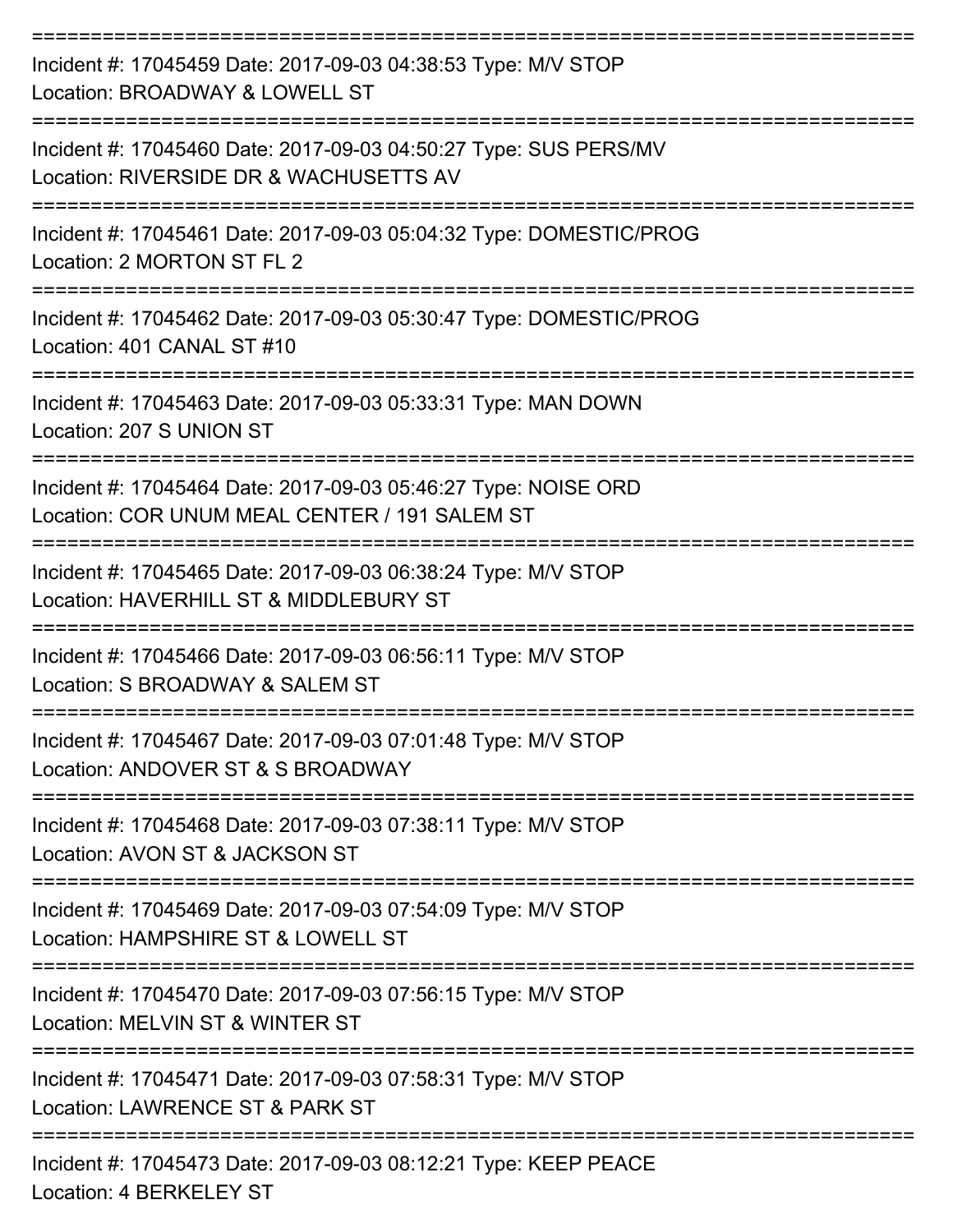| Incident #: 17045472 Date: 2017-09-03 08:13:00 Type: AUTO ACC/PI<br>Location: 312 WATER ST                                                                          |
|---------------------------------------------------------------------------------------------------------------------------------------------------------------------|
| Incident #: 17045474 Date: 2017-09-03 08:38:13 Type: HIT & RUN M/V<br>Location: AVON ST & JACKSON ST                                                                |
| Incident #: 17045475 Date: 2017-09-03 09:05:30 Type: UNWANTEDGUEST<br>Location: CVS / 266 BROADWAY<br>=========================                                     |
| Incident #: 17045476 Date: 2017-09-03 09:23:35 Type: MV/BLOCKING<br>Location: 38-40 HUDSON AV                                                                       |
| Incident #: 17045477 Date: 2017-09-03 09:55:21 Type: HIT & RUN M/V<br>Location: 15 WEST<br>================================<br>------------------------------------ |
| Incident #: 17045478 Date: 2017-09-03 09:56:36 Type: M/V STOP<br>Location: 38 MELROSE ST                                                                            |
| Incident #: 17045479 Date: 2017-09-03 10:19:37 Type: M/V STOP<br>Location: BROADWAY & METHUEN ST                                                                    |
| Incident #: 17045480 Date: 2017-09-03 10:26:40 Type: M/V STOP<br>Location: BRADFORD ST & BROADWAY                                                                   |
| Incident #: 17045481 Date: 2017-09-03 10:42:21 Type: THREATS<br>Location: 9 EASTON ST                                                                               |
| ======================<br>Incident #: 17045482 Date: 2017-09-03 10:46:47 Type: M/V STOP<br>Location: BROADWAY & CONCORD ST                                          |
| Incident #: 17045483 Date: 2017-09-03 10:50:14 Type: M/V STOP<br>Location: BRADFORD ST & BROADWAY                                                                   |
| Incident #: 17045484 Date: 2017-09-03 10:57:05 Type: BUILDING CHK<br>Location: 49 DOYLE ST                                                                          |
| Incident #: 17045485 Date: 2017-09-03 11:35:28 Type: UNWANTEDGUEST<br>Location: WALK IN / 309 E HAVERHILL ST                                                        |
| Incident #: 17045486 Date: 2017-09-03 11:44:33 Type: M/V STOP<br>Location: 700 ESSEX ST                                                                             |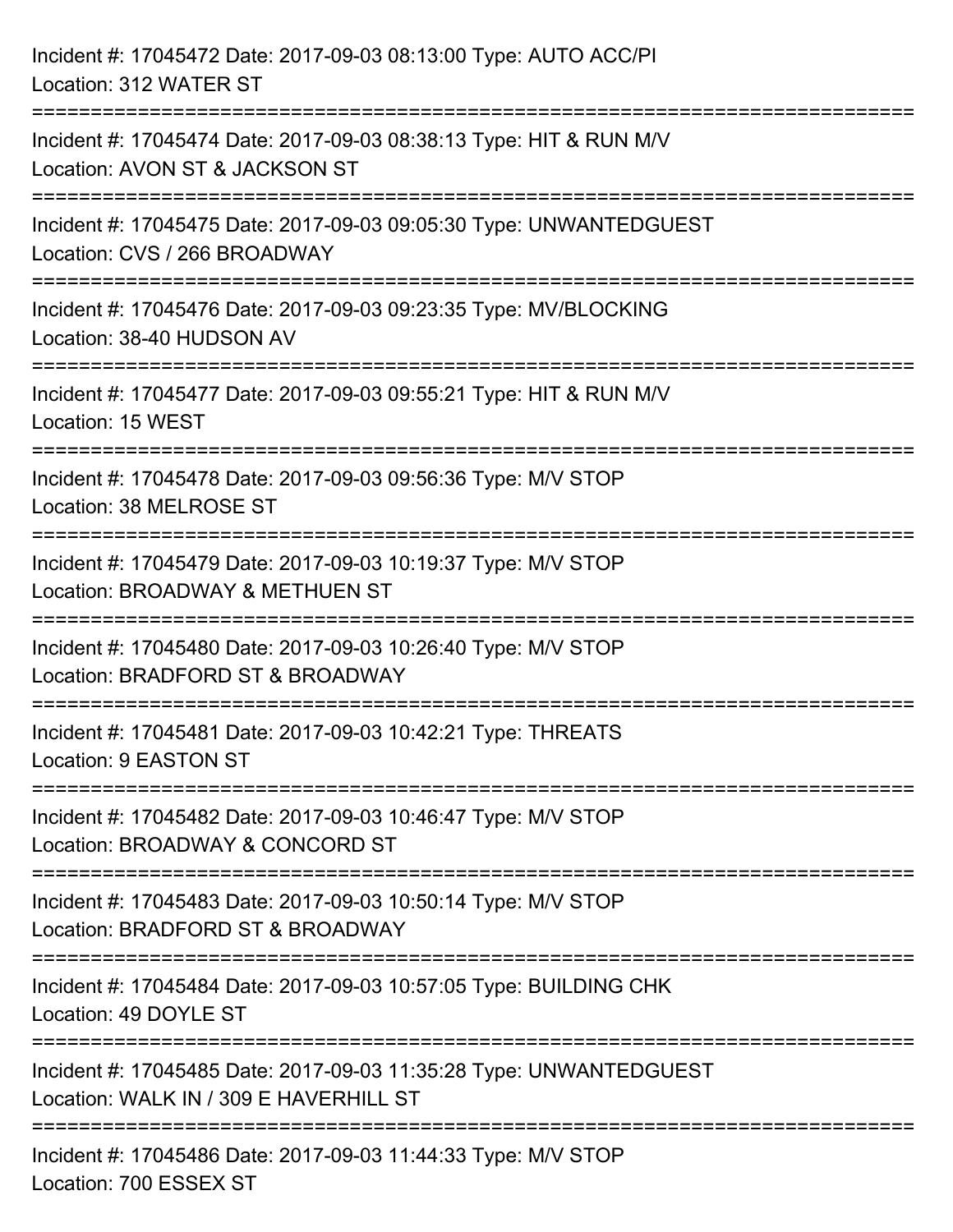Incident #: 17045487 Date: 2017-09-03 11:45:40 Type: M/V STOP Location: 700 ESSEX ST =========================================================================== Incident #: 17045488 Date: 2017-09-03 11:50:45 Type: M/V STOP Location: BROADWAY & COMMON ST =========================================================================== Incident #: 17045489 Date: 2017-09-03 11:52:46 Type: ALARM/BURG Location: ST MARYS ELEMENTARY SCHOOL / 301 HAVERHILL ST =========================================================================== Incident #: 17045490 Date: 2017-09-03 11:56:15 Type: MEDIC SUPPORT Location: 66 BOWDOIN ST FL 3 =========================================================================== Incident #: 17045491 Date: 2017-09-03 12:05:05 Type: A&B D/W PAST Location: 401 CANAL ST #10 FL 3 =========================================================================== Incident #: 17045492 Date: 2017-09-03 12:17:49 Type: M/V STOP Location: HAVERHILL ST =========================================================================== Incident #: 17045493 Date: 2017-09-03 12:20:37 Type: M/V STOP Location: HAFFNERS GAS STATION / 262 LAWRENCE ST =========================================================================== Incident #: 17045494 Date: 2017-09-03 12:21:51 Type: DOMESTIC/PROG Location: 68 DURSO AV =========================================================================== Incident #: 17045495 Date: 2017-09-03 13:26:18 Type: INVESTIGATION Location: 17 WOODLAND CT =========================================================================== Incident #: 17045496 Date: 2017-09-03 13:28:50 Type: MAL DAMAGE Location: PUEBLO SUPERMARKET / 309 PARK ST =========================================================================== Incident #: 17045497 Date: 2017-09-03 13:41:12 Type: DISTURBANCE Location: 19 TEWKSBURY ST =========================================================================== Incident #: 17045498 Date: 2017-09-03 13:58:45 Type: M/V STOP Location: BROADWAY & WATER ST =========================================================================== Incident #: 17045499 Date: 2017-09-03 14:04:12 Type: CK WELL BEING Location: S BROADWAY =========================================================================== Incident #: 17045500 Date: 2017-09-03 14:12:16 Type: CK WELL BEING Location: 73 MELVIN ST

===========================================================================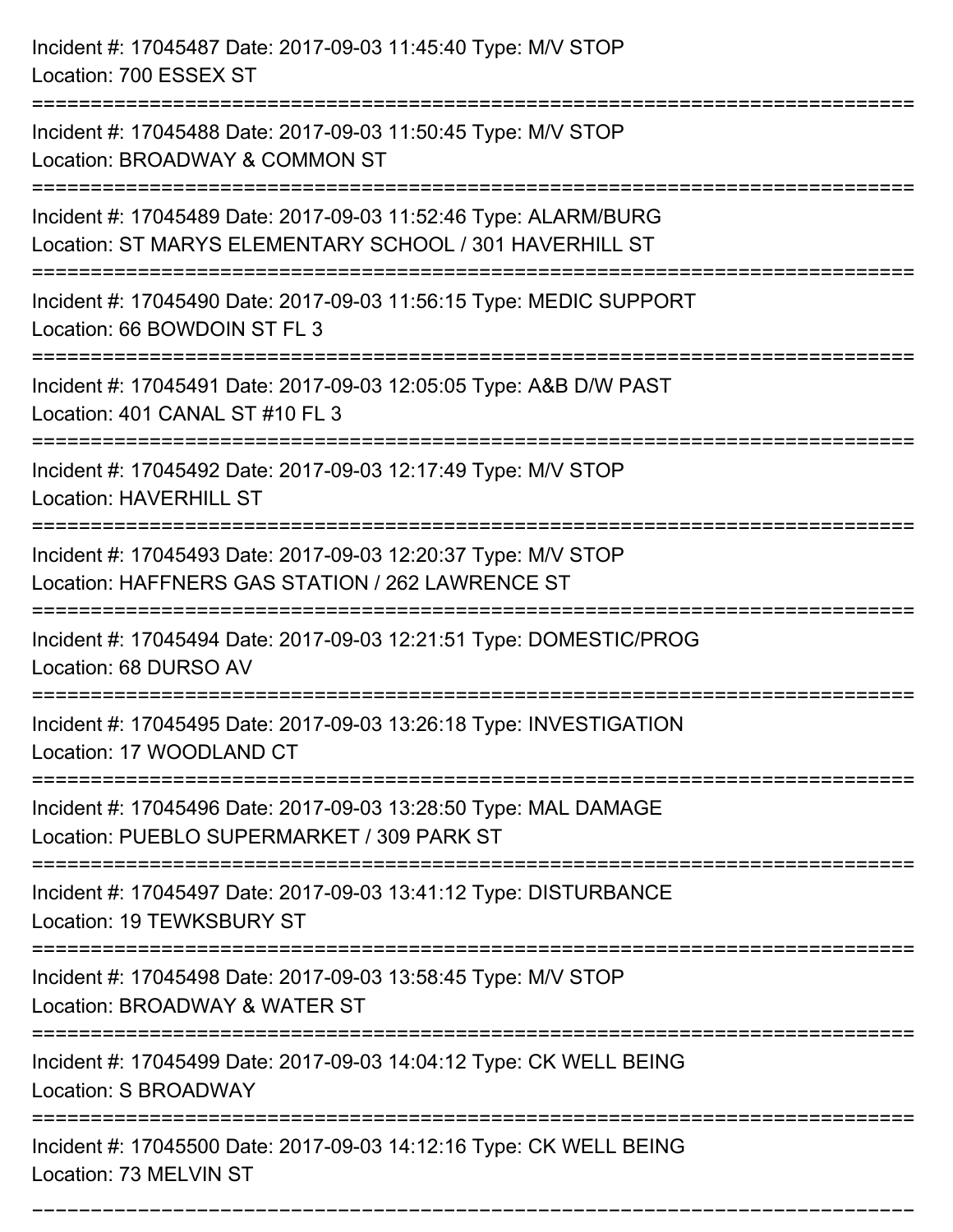| Incident #: 17045501 Date: 2017-09-03 14:25:33 Type: LOUD NOISE<br>Location: 35 AMHERST ST                                                    |
|-----------------------------------------------------------------------------------------------------------------------------------------------|
| Incident #: 17045502 Date: 2017-09-03 14:28:55 Type: CK WELL BEING<br>Location: 73 MELVIN ST                                                  |
| Incident #: 17045503 Date: 2017-09-03 14:50:04 Type: DISTURBANCE<br>Location: 19 TEWKSBURY ST<br>:====================================        |
| Incident #: 17045504 Date: 2017-09-03 14:57:17 Type: MEDIC SUPPORT<br>Location: ARLINGTON ST & TENNEY ST                                      |
| Incident #: 17045505 Date: 2017-09-03 15:10:17 Type: AUTO ACC/PED<br>Location: MARKET BASKET / 700 ESSEX ST                                   |
| Incident #: 17045506 Date: 2017-09-03 15:15:43 Type: AUTO ACC/NO PI<br>Location: E HAVERHILL ST & HOWARD ST<br>:============================= |
| Incident #: 17045507 Date: 2017-09-03 15:16:08 Type: AUTO ACC/NO PI<br>Location: KENWOOD ST & LAWRENCE                                        |
| Incident #: 17045508 Date: 2017-09-03 15:33:19 Type: M/V STOP<br>Location: AMESBURY ST & HAVERHILL ST                                         |
| Incident #: 17045509 Date: 2017-09-03 15:38:53 Type: THREATS<br>Location: 13 NORRIS ST                                                        |
| Incident #: 17045510 Date: 2017-09-03 15:41:30 Type: DISTURBANCE<br>Location: 70 FARNHAM ST FL 2                                              |
| Incident #: 17045511 Date: 2017-09-03 16:20:26 Type: DISTURBANCE<br>Location: 21 E HAVERHILL ST FL 2                                          |
| Incident #: 17045512 Date: 2017-09-03 16:25:07 Type: CK WELL BEING<br>Location: 249 FARNHAM ST FL 2                                           |
| Incident #: 17045513 Date: 2017-09-03 16:39:00 Type: UNKNOWN PROB<br>Location: 303 HAMPSHIRE ST                                               |
| Incident #: 17045514 Date: 2017-09-03 16:49:49 Type: DK (DRUNK)<br>Location: LAWRENCE ST & PARK ST                                            |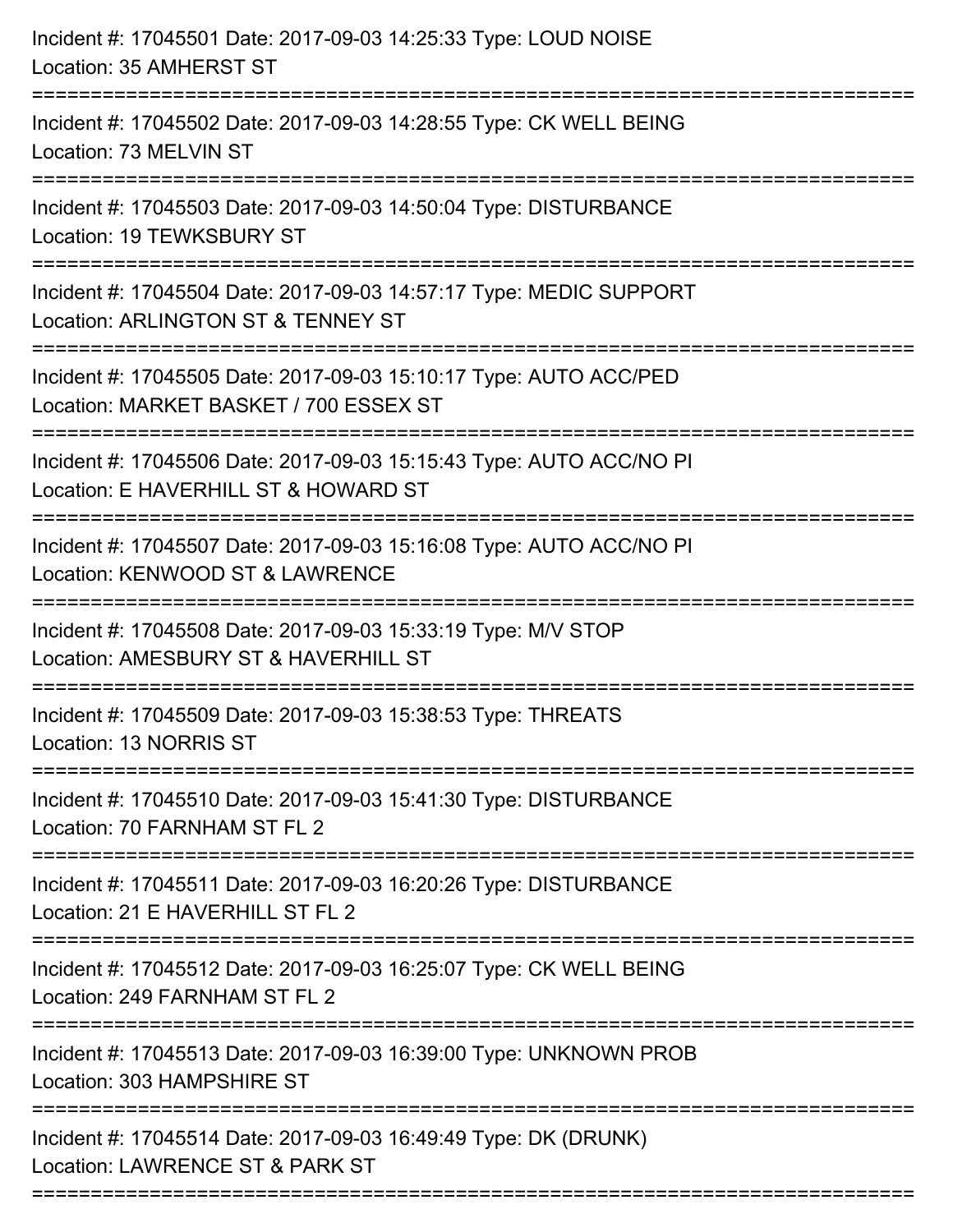Incident #: 17045529 Date: 2017 09 03 19:27:01 Type: B&E/MV/PAST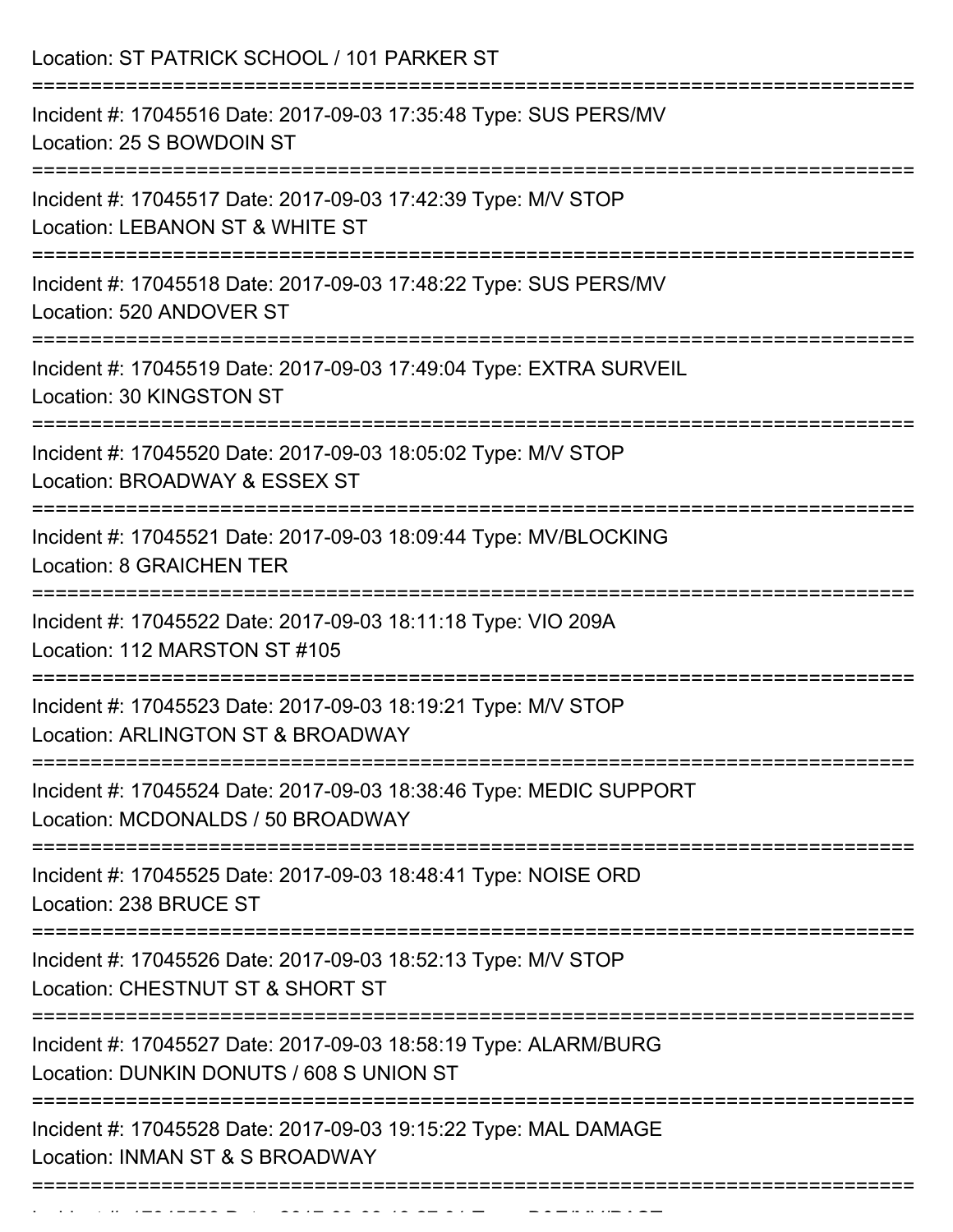| Location: 34 BUSWELL ST                                                                                                                |
|----------------------------------------------------------------------------------------------------------------------------------------|
| Incident #: 17045530 Date: 2017-09-03 19:31:22 Type: M/V STOP<br>Location: 334 PARK ST                                                 |
| Incident #: 17045531 Date: 2017-09-03 19:36:59 Type: CK WELL BEING<br>Location: 60 SPRINGFIELD ST                                      |
| Incident #: 17045532 Date: 2017-09-03 19:51:26 Type: FIRE<br>Location: 183 BAILEY ST #2                                                |
| Incident #: 17045533 Date: 2017-09-03 20:03:24 Type: FIGHT<br>Location: 328 LOWELL ST                                                  |
| Incident #: 17045534 Date: 2017-09-03 20:19:59 Type: EXTRA SURVEIL<br>Location: 30 KINGSTON ST                                         |
| Incident #: 17045535 Date: 2017-09-03 20:32:14 Type: KEEP PEACE<br>Location: 140 WOODLAND ST                                           |
| Incident #: 17045536 Date: 2017-09-03 20:50:28 Type: M/V STOP<br>Location: LOWELL ST & WARREN ST                                       |
| Incident #: 17045537 Date: 2017-09-03 20:51:33 Type: CK WELL BEING<br>Location: TACO BELL / 79 WINTHROP AV<br>======================== |
| Incident #: 17045538 Date: 2017-09-03 21:07:05 Type: M/V STOP<br>Location: BROADWAY & WATER ST                                         |
| Incident #: 17045539 Date: 2017-09-03 21:15:34 Type: NOISE ORD<br>Location: 22 BENNINGTON ST                                           |
| Incident #: 17045540 Date: 2017-09-03 21:16:25 Type: NOISE ORD<br>Location: 12-14 EASTON ST FL 3                                       |
| ======================<br>Incident #: 17045541 Date: 2017-09-03 21:31:27 Type: NOISE ORD<br>Location: 40 CHESTNUT ST                   |
| Incident #: 17045542 Date: 2017-09-03 21:36:51 Type: M/V STOP<br>Location: GROTON ST & S BROADWAY                                      |

===========================================================================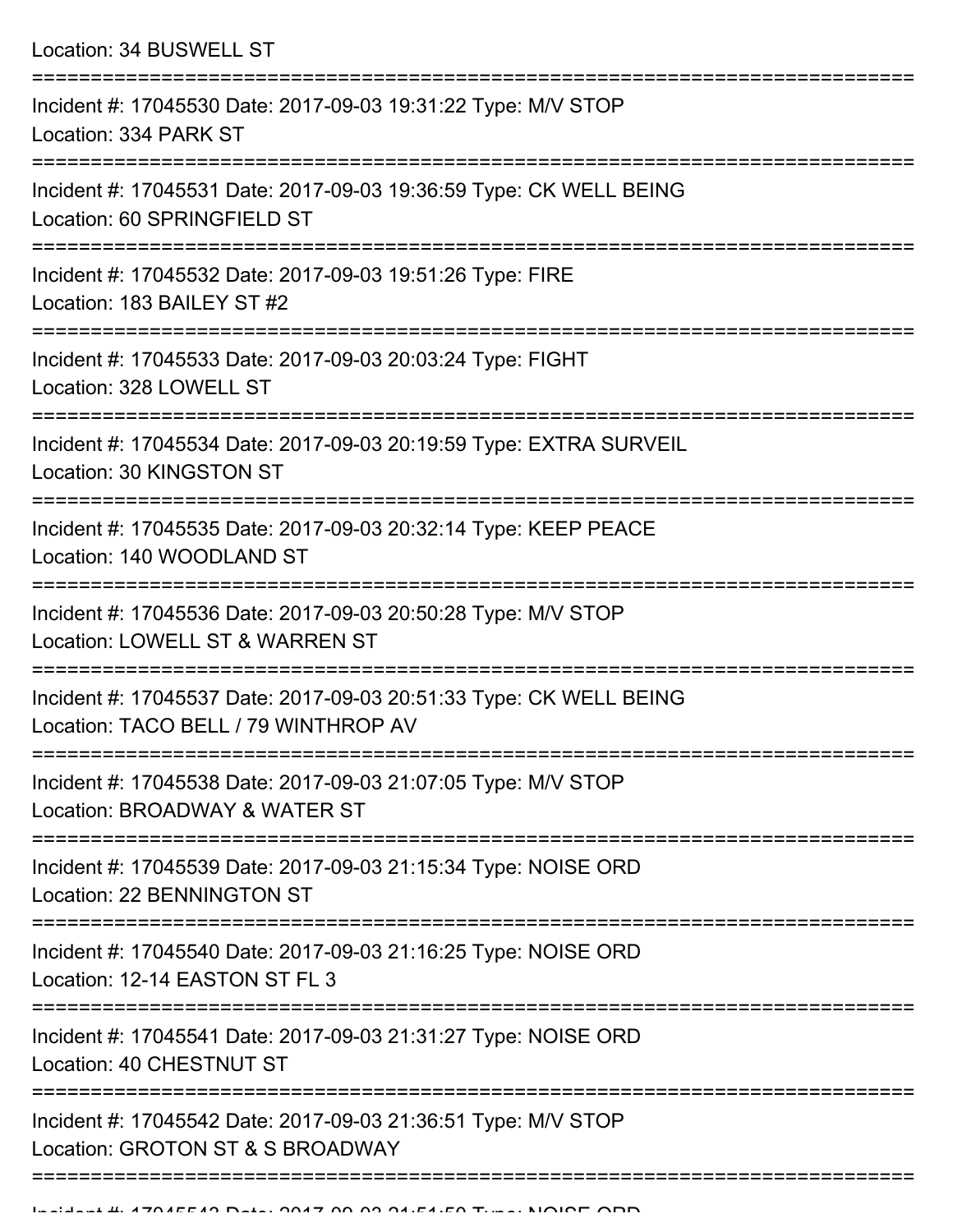| Location: 131 SPRINGFIELD ST FL 3                                                                   |
|-----------------------------------------------------------------------------------------------------|
| Incident #: 17045545 Date: 2017-09-03 21:53:56 Type: E911 HANGUP<br>Location: 11 SUMMER ST #421     |
| Incident #: 17045544 Date: 2017-09-03 21:54:06 Type: M/V STOP<br>Location: HAVERHILL ST & WEST ST   |
| Incident #: 17045546 Date: 2017-09-03 22:19:43 Type: M/V STOP<br>Location: 443 BROADWAY             |
| Incident #: 17045547 Date: 2017-09-03 22:24:12 Type: NOISE ORD<br>Location: 135 BOXFORD ST          |
| Incident #: 17045548 Date: 2017-09-03 22:34:59 Type: M/V STOP<br>Location: AMESBURY ST & LEBANON ST |
| Incident #: 17045549 Date: 2017-09-03 22:40:19 Type: VIO 209A<br>Location: 14 SPRUCE ST             |
| Incident #: 17045550 Date: 2017-09-03 22:44:39 Type: EXTRA SURVEIL<br>Location: 30 KINGSTON ST      |
| Incident #: 17045551 Date: 2017-09-03 22:55:12 Type: NOISE ORD<br>Location: 272 E HAVERHILL ST #7   |
| Incident #: 17045552 Date: 2017-09-03 22:57:26 Type: SUS PERS/MV<br>Location: 28 DEWEY ST           |
| Incident #: 17045553 Date: 2017-09-03 23:02:41 Type: M/V STOP<br>Location: AMESBURY ST & METHUEN ST |
| Incident #: 17045554 Date: 2017-09-03 23:16:02 Type: AUTO ACC/NO PI<br>Location: 70 FARNHAM ST      |
| Incident #: 17045555 Date: 2017-09-03 23:23:18 Type: M/V STOP<br>Location: 1105 ESSEX ST            |
| Incident #: 17045556 Date: 2017-09-03 23:23:41 Type: NOISE ORD<br><b>Location: 2 CHESTNUT ST</b>    |
| Incident #: 17045557 Date: 2017-09-03 23:51:09 Type: M/V STOP                                       |